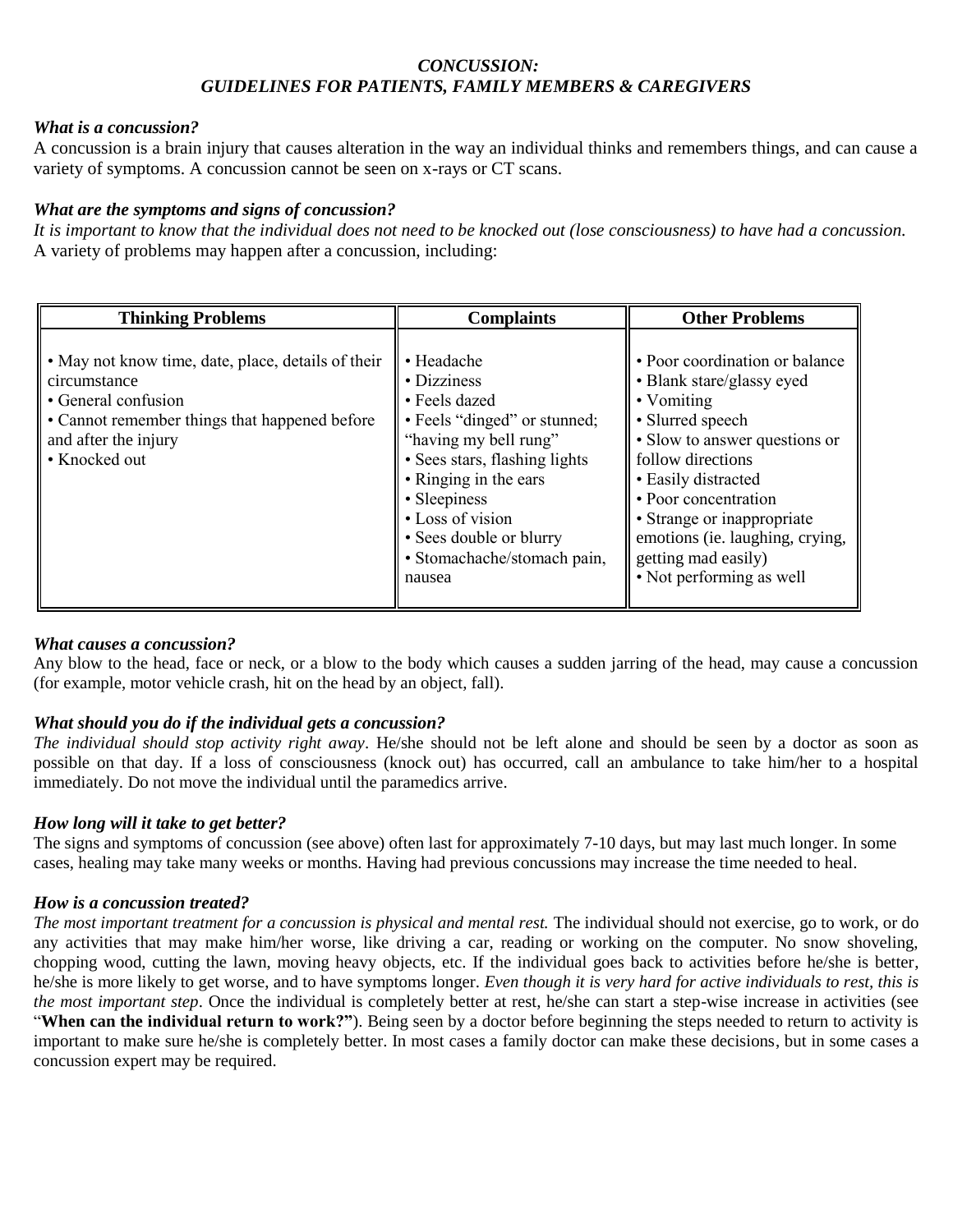Returning to activities can be an individualized plan, but follows the same principles. Some examples of graded activities to get back to school, work and sport are:

- Increasing time out of the home;
- Increasing social interactions;
- Increasing time spent on the computer, using electronics, or reading;
- Modifying hours at school, work, or while playing sport; and
- Modifying school, work or athletic activities that place fewer demands (especially physical and cognitive) on the individual at first.

As a caregiver, if a child has sustained a concussion, there are return-to-school guidelines that can be followed, which are outlined below. For an adult or a child, if the injury occurred while participating in sport, there are specific return-to-play guidelines, also outlined below, which must be followed.

#### *Return-to-School Guidelines*

Sometimes children who have a concussion may find it hard to concentrate in school and may get a worse headache or feel sick to their stomach if they are in school. Children should stay home from school if their symptoms get worse while they are in class. Once they feel better, they can try going back to school at first for half days and, if they are okay with that, then they can go back full time.

#### *Return-to-Sport Guidelines*

*It is very important that a concussed individual not go back to sports if he/she has any concussion symptoms or signs*. Return to sport and physical activity must follow a step-wise approach:

| <b>Step</b>             | Type of Activity          | <b>Activity Description</b>                                                                                                                                       | <b>Time Period</b>                                                                        |
|-------------------------|---------------------------|-------------------------------------------------------------------------------------------------------------------------------------------------------------------|-------------------------------------------------------------------------------------------|
| 1                       | • No activity             | • Complete rest.                                                                                                                                                  | • Must not present any<br>symptoms and be cleared<br>by a doctor to proceed to<br>Step 2. |
| $\overline{2}$          | • Light exercises         | • Walking or stationary cycling.<br>• NO resistance training.                                                                                                     | • Participate in activity for<br>10-15 minutes without<br>experiencing symptoms.          |
| $\overline{\mathbf{3}}$ | • Sport specific activity | • Progressive addition of resistance training.<br>• Activities such as skating in hockey, running in<br>soccer.                                                   | • Participate in activity<br>for 20-30 minutes<br>without experiencing<br>symptoms.       |
| 4                       | • "On field" practice     | • No body contact (e.g. no checking, no heading the ball)<br>• Progressive addition of resistance training.<br>• Activities such as ball drills, shooting drills. |                                                                                           |
| 5                       | • "On field" practice     | • Activities with body contact.                                                                                                                                   | • Must be cleared by a<br>doctor.                                                         |
| 6                       | • Regular game play       |                                                                                                                                                                   |                                                                                           |